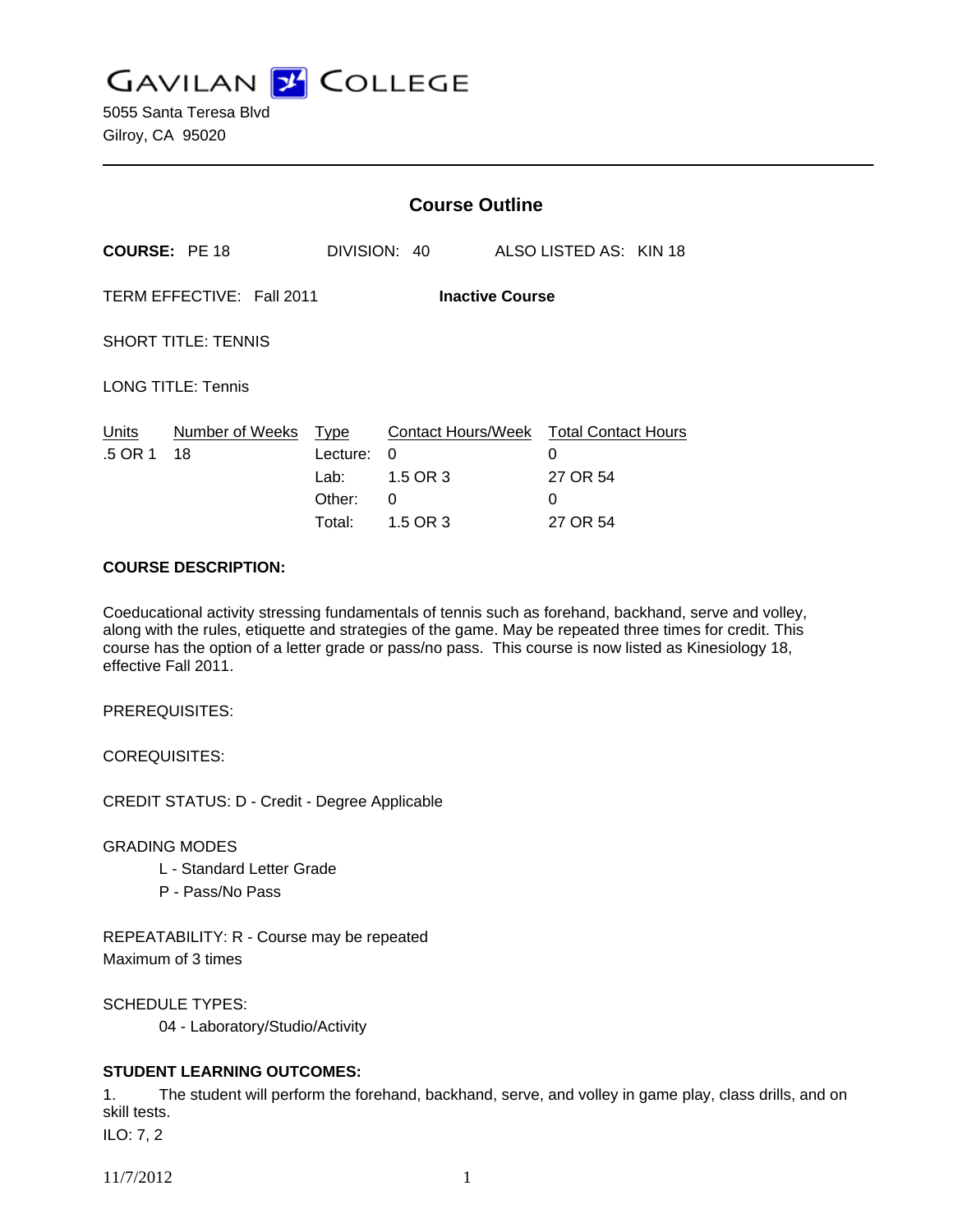### Measure: demonstration

2. The student will demonstrate singles and doubles strategy through game play and apply the rules of scoring and court etiquette.

ILO: 7, 2, 1, 4

Measure: performance, oral quiz, written quiz

3. The student will recognize and value this physical activity which can be performed throughout life.

ILO: 6, 1, 7, 4

Measure: class discussion

# **CONTENT, STUDENT PERFORMANCE OBJECTIVES, OUT-OF-CLASS ASSIGNMENTS**

Inactive Course: 11/08/2010

This course is now listed as Kinesiology 18, effective Fall 2011.

Curriculum Approval Date: 02/11/2008

4.5 - 9 Hours

Orientation and class organization will be provided. Discussion on selection and care of the equipment. The rules of etiquette will be presented and students will be encouraged to follow them throughout the class. Introduction/review of the parts of the racket and their application to proper stroke production. The forehand and backhand strokes - grip, stance, swing - will be demonstrated and practiced. Introduce the ready position and incorporate this position during stroke practice. Students who repeat the class will have the opportunity to learn additional forehand and backhand strokes, such as the slice, topspin, and drop shot.

SPO: The students will explain at least three rules of etiquette that are a part of tennis. They will list the parts of the racket. The students will demonstrate the forehand and backhand strokes.

#### 4.5 - 9 Hours

Review and continue to practice, from the ready position, the forehand and backhand. Introduce and practice the serve, including the toss. Incorporate the practice of the serve with the forehand and backhand strokes. Presentation on court markings, court placement and singles play. Discuss regular scoring. Continue to practice the serve and ground strokes in game-like situations. Introduce and practice the volley. Students who repeat the class will have the opportunity to learn additional serves, such as the slice serve and topspin serve. They will also be able to learn different types of volley's, such as the drop volley and half volley.

SPO: The students will demonstrate the forehand and backhand strokes from the ready position. They will practice serve and volley techniques. Students will identify the tennis court markings. Scoring will be applied in game play.

# 3 - 6 Hours

Strategy for singles play will be explained including service return positioning, playing to an opponent's weakness, and court positioning. A discussion and demonstration of doubles will be presented. This will include the positioning for the receiving team, serving team, and the importance of net play. Students who repeat the class will have the opportunity to improve their skills and strategy for singles and doubles. In addition they will be taught the approach shot, lob, and overhead.

SPO: The students will describe the strategies involved in singles play. They will be able to discuss and demonstrate doubles positioning for the receiving team and the serving team.

13.5-27 Hours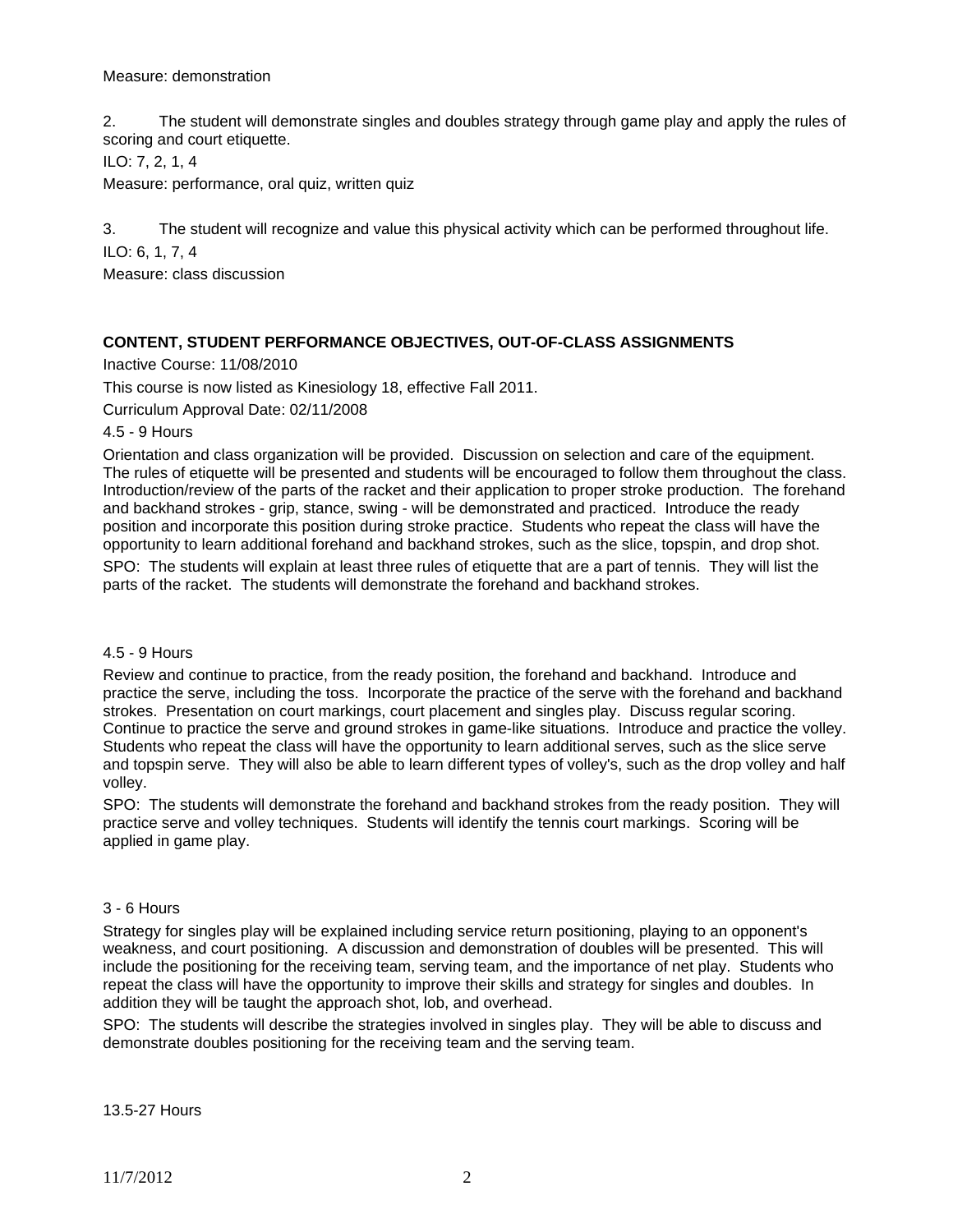Students will continue to work on building their skills and incorporate them is game-like situations. Strategies, rules, and court courtesies will be practiced during singles and doubles play. Class tournaments will provide the students with the opportunity to practice their skills and knowledge learned during the class. Students who repeat the class will be provided with the chance to practice their skills and compete against more advanced skill levels. No-ad scoring and tiebreakers will also be introduced.

SPO: The students will be able to utilize the skills, strategies, rules, and scoring in game situations.

2 Hours

#### **METHODS OF INSTRUCTION:**

Demonstration, small groups, discussion, mini-lecture, peer teaching/learning, video analysis

### **METHODS OF EVALUATION:**

This is a degree-applicable course, but substantial writing assignments are NOT appropriate, because the course primarily: Involves skill demonstrations or problem solving The problem-solving assignments required: None The types of skill demonstrations required: Performance exams The types of objective examinations used in the course: Multiple choice True/false Matching items Completion Other: short answer Other category: Requires student participation The basis for assigning students grades in the course: Writing assignments: 0% - 0% Problem-solving demonstrations: 0% - 0% Skill demonstrations: 40% - 60% Objective examinations: 10% - 30% Other methods of evaluation: 40% - 60%

# **REPRESENTATIVE TEXTBOOKS:**

No textbook required.

#### **ARTICULATION and CERTIFICATE INFORMATION**

 Associate Degree: GAV E1, effective 200850 CSU GE: CSU E1, effective 200850 IGETC: CSU TRANSFER: Transferable CSU, effective 200850 UC TRANSFER: Transferable UC, effective 200850